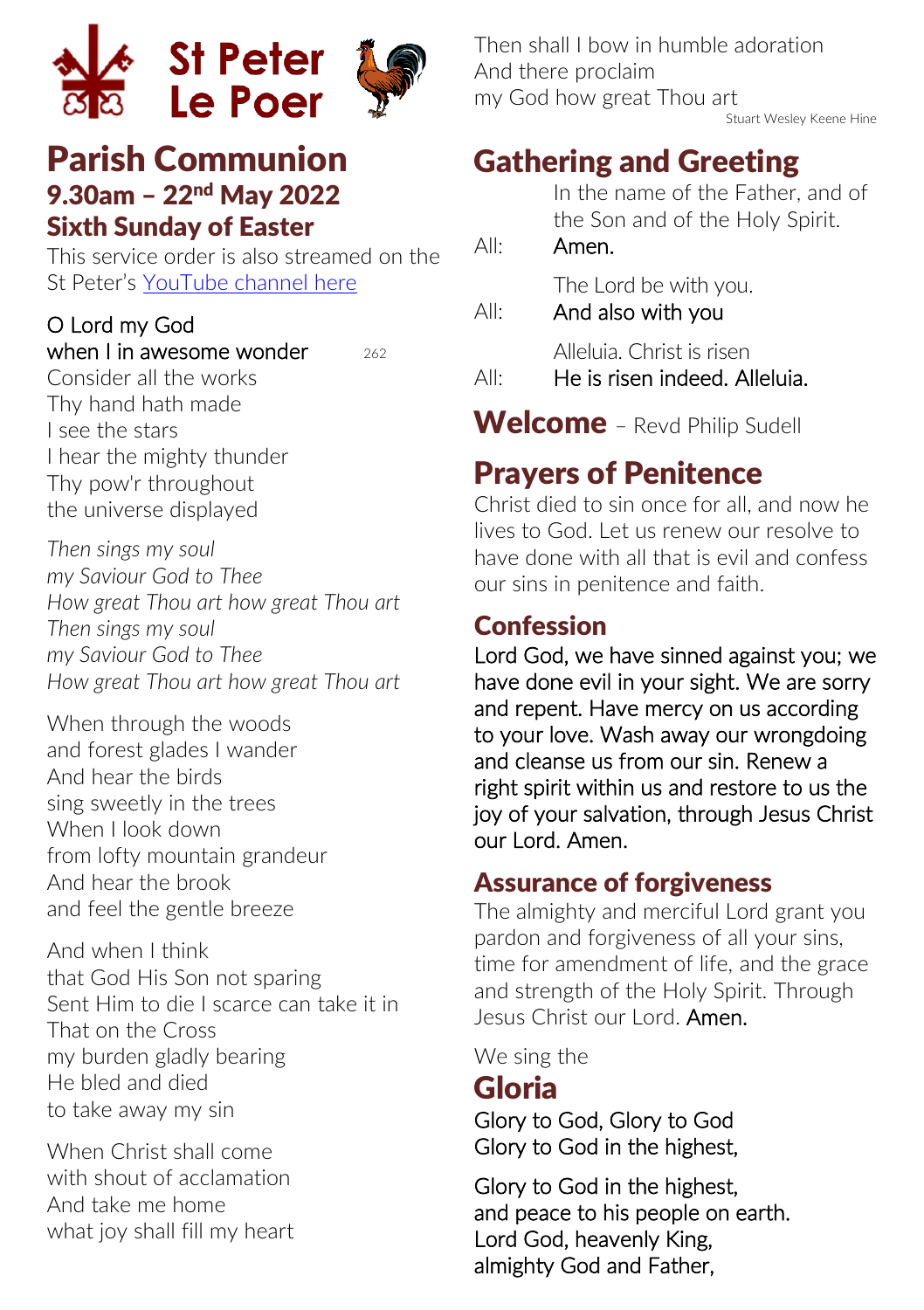we worship you, we give you thanks, we praise you for your glory. Glory to God, Glory to God Glory to God in the highest,

Lord Jesus Christ, only Son of the Father, Lord God, Lamb of God, you take away the sin of the world: have mercy on us; you are seated at the right hand of the Father: receive our prayer.

Glory to God, Glory to God Glory to God in the highest,

For you alone are the Holy One, you alone are the Lord, you alone are the Most High, Jesus Christ, with the Holy Spirit, in the glory of God the Father. Glory to God, Glory to God Glory to God in the highest.

## The Collect

A moment of silence is kept. The minister says the opening prayer set for the day.

Risen Christ, by the lakeside you renewed your call to your disciples: help your Church to obey your command and draw the nations to the fire of your love, to the glory of God the Father.

All: Amen.

## The Liturgy of the Word

### New Testament Reading Acts 16:9-15

<sup>9</sup> During the night Paul had a vision of a man of Macedonia standing and begging him, 'Come over to Macedonia and help us.' <sup>10</sup> After Paul had seen the vision, we got ready at once to leave for Macedonia, concluding that God had called us to preach the gospel to them.

<sup>11</sup> From Troas we put out to sea and sailed straight for Samothrace, and the next day we went on to Neapolis. <sup>12</sup> From there we travelled to Philippi, a Roman

colony and the leading city of that district of Macedonia. And we stayed there several days.

<sup>13</sup> On the Sabbath we went outside the city gate to the river, where we expected to find a place of prayer. We sat down and began to speak to the women who had gathered there. <sup>14</sup> One of those listening was a woman from the city of Thyatira named Lydia, a dealer in purple cloth. She was a worshipper of God. The Lord opened her heart to respond to Paul's message. <sup>15</sup> When she and the members of her household were baptised, she invited us to her home. 'If you consider me a believer in the Lord, she said, 'come and stay at my house.' And she persuaded us.

Reader: This is the word of the Lord. All: Thanks be to God.

## Psalm

Psalm 67

### Let the peoples praise you, O God, let all the peoples praise you

<sup>1</sup> God be gracious to us and bless us  $\bullet$ and make his face to shine upon us,

<sup>2</sup>That your way may be known upon earth, • your saving power among all nations.

 $3$  Let the peoples praise you, O God:  $\bullet$ let all the peoples praise you.

### Let the peoples praise you, O God, let all the peoples praise you

 $4$  O let the nations rejoice and be glad.  $\bullet$ for you will judge the peoples righteously and govern the nations upon earth.

 $5$  Let the peoples praise you, O God;  $\bullet$ let all the peoples praise you.

#### Let the peoples praise you, O God, let all the peoples praise you

 $6$  Then shall the earth bring forth her increase, • and God, our own God, will bless us.

 $7$  God will bless us,  $\bullet$  and all the ends of the earth shall fear him.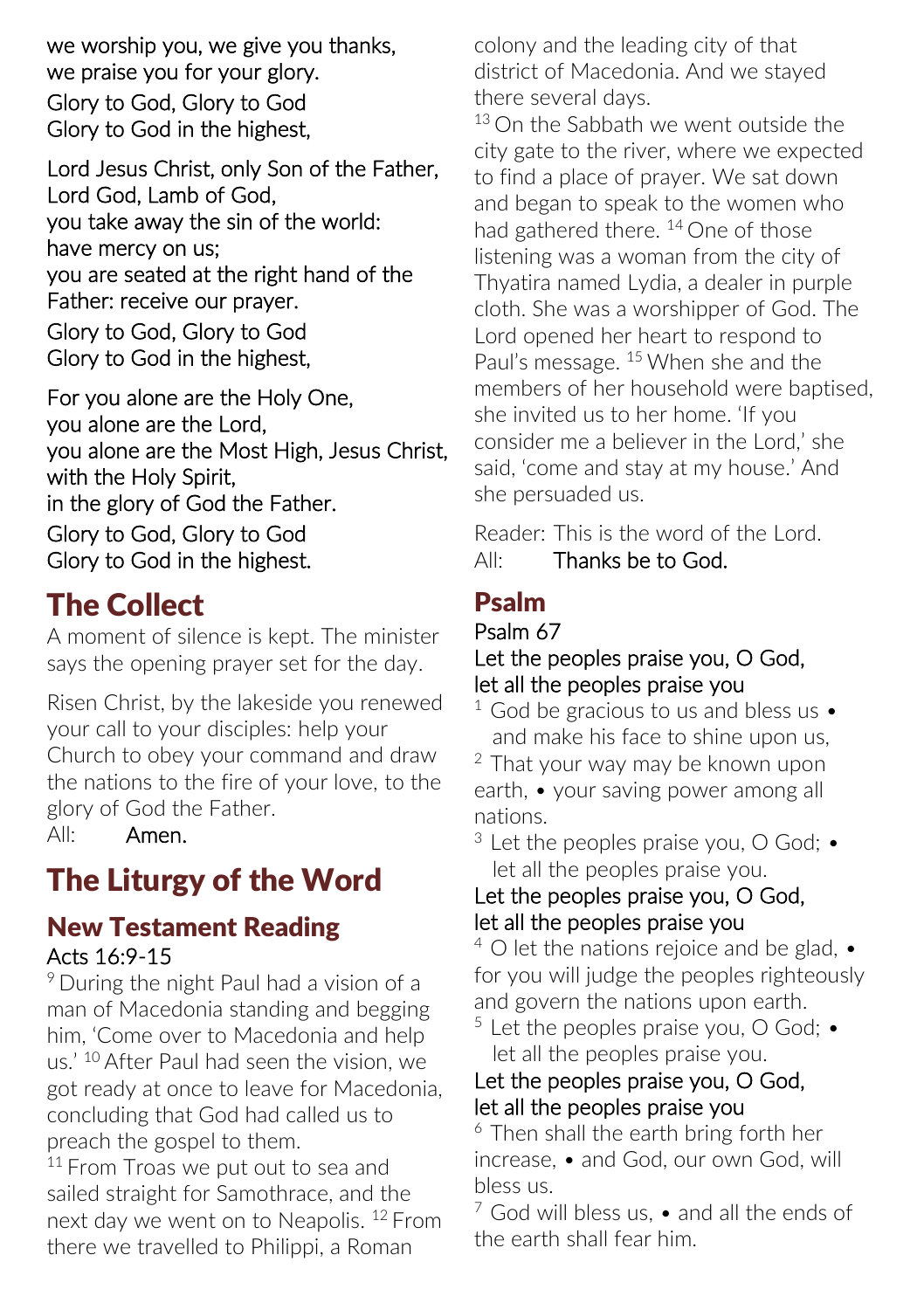Let the peoples praise you, O God, let all the peoples praise you

### **New Testament Reading**

Revelation 21:10,22-2:5

<sup>10</sup> And he carried me away in the Spirit to a mountain great and high, and showed me the Holy City, Jerusalem, coming down out of heaven from God.

<sup>22</sup> I did not see a temple in the city, because the Lord God Almighty and the Lamb are its temple. <sup>23</sup> The city does not need the sun or the moon to shine on it for the glory of God gives it light, and the Lamb is its lamp. <sup>24</sup> The nations will walk by its light, and the kings of the earth will bring their splendour into it. <sup>25</sup> On no day will its gates ever be shut, for there will be no night there. <sup>26</sup> The glory and honour of the nations will be brought into it. <sup>27</sup> Nothing impure will ever enter it, nor will anyone who does what is shameful or deceitful, but only those whose names are written in the Lamb's book of life.  $22:1$ Then the angel showed me the river of the water of life, as clear as crystal, flowing from the throne of God and of the Lamb  $2$  down the middle of the great street of the city. On each side of the river stood the tree of life, bearing twelve crops of fruit, yielding its fruit every month. And the leaves of the tree are for the healing of the nations.  $3$  No longer will there be any curse. The throne of God and of the Lamb will be in the city, and his servants will serve him. <sup>4</sup> They will see his face, and his name will be on their foreheads. <sup>5</sup> There will be no more night. They will not need the light of a lamp or the light of the sun, for the Lord God will give them light. And they will reign for ever and ever.

Reader: This is the word of the Lord. All: Thanks be to God.

## **Gospel**

The Lord be with you.

All: And also with you.

Hear the Gospel of our Lord Jesus Christ according to John.

All: Glory to you, O Lord.

### John 8:12-20

 $12$  When Jesus spoke again to the people. he said, 'I am the light of the world. Whoever follows me will never walk in darkness, but will have the light of life.' <sup>13</sup> The Pharisees challenged him, 'Here you are, appearing as your own witness; your testimony is not valid.'

<sup>14</sup> Jesus answered, 'Even if I testify on my own behalf, my testimony is valid, for I know where I came from and where I am going. But you have no idea where I come from or where I am going. <sup>15</sup> You judge by human standards; I pass judgment on no one. <sup>16</sup> But if I do judge, my decisions are true, because I am not alone. I stand with the Father, who sent me. <sup>17</sup> In your own Law it is written that the testimony of two witnesses is true. <sup>18</sup> Lam one who testifies for myself; my other witness is the Father, who sent me'

<sup>19</sup> Then they asked him, 'Where is your father?'

'You do not know me or my Father,' Jesus replied. 'If you knew me, you would know my Father also.' <sup>20</sup> He spoke these words while teaching in the temple courts near the place where the offerings were put. Yet no one seized him, because his hour had not yet come.

This is the Gospel of the Lord. All: Praise to you, O Christ.

**Sermon** - Revd Philip Sudell "I am the light of the world"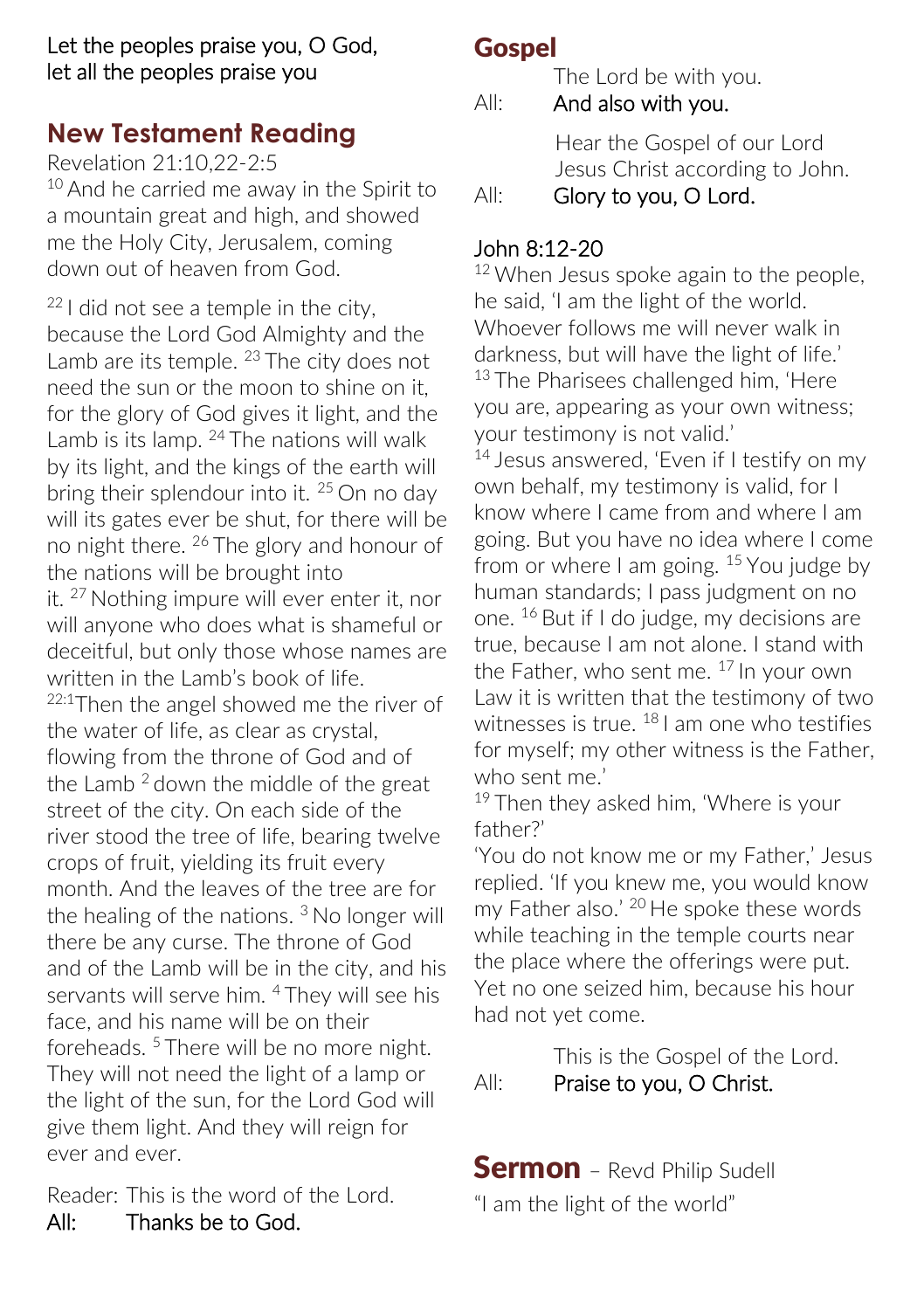## Profession of Faith

We believe in one God. the Father, the Almighty, maker of heaven and earth, of all that is, seen and unseen.

We believe in one Lord, Jesus Christ, the only Son of God, eternally begotten of the Father, God from God, Light from Light, true God from true God, begotten, not made, of one Being with the Father; through him all things were made. For us and for our salvation he came down from heaven, was incarnate from the Holy Spirit and the Virgin Mary and was made man.

For our sake he was crucified under Pontius Pilate; he suffered death and was buried.

On the third day he rose again in accordance with the Scriptures; he ascended into heaven and is seated at the right hand of the Father.

He will come again in glory to judge the living and the dead, and his kingdom will have no end.

We believe in the Holy Spirit, the Lord, the giver of life, who proceeds from the Father and the Son, who with the Father and the Son is worshipped and glorified, who has spoken through the prophets.

We believe in one holy catholic and apostolic Church.

We acknowledge one baptism for the forgiveness of sins.

We look for the resurrection of the dead, and the life of the world to come. Amen.

## **Prayers of Intercession**

This response may be used:

Lord, in your mercy. Hear our prayer.

And at the end:

#### Merciful Father,

Accept these prayers for the sake of your Son, our Saviour Jesus Christ. Amen.

## The Liturgy of the **Sacrament**

## The Peace

The risen Christ came and stood among his disciples and said, 'Peace be with you.' Then were they glad when they saw the Lord. Alleluia. The peace of the Lord be always with you.

All: And also with you.

The bread and wine are brought to the Lord's Table

### For the fruit of his creation.  $254$

thanks be to God. For his gifts to ev'ry nation, thanks be to God. For the plowing, sowing, reaping, silent growth while we are sleeping, future needs in earth's safekeeping, thanks be to God.

In the just reward of labour, God's will is done. In the help we give our neighbour, God's will is done. In our worldwide task of caring for the hungry and despairing, in the harvests we are sharing, God's will is done.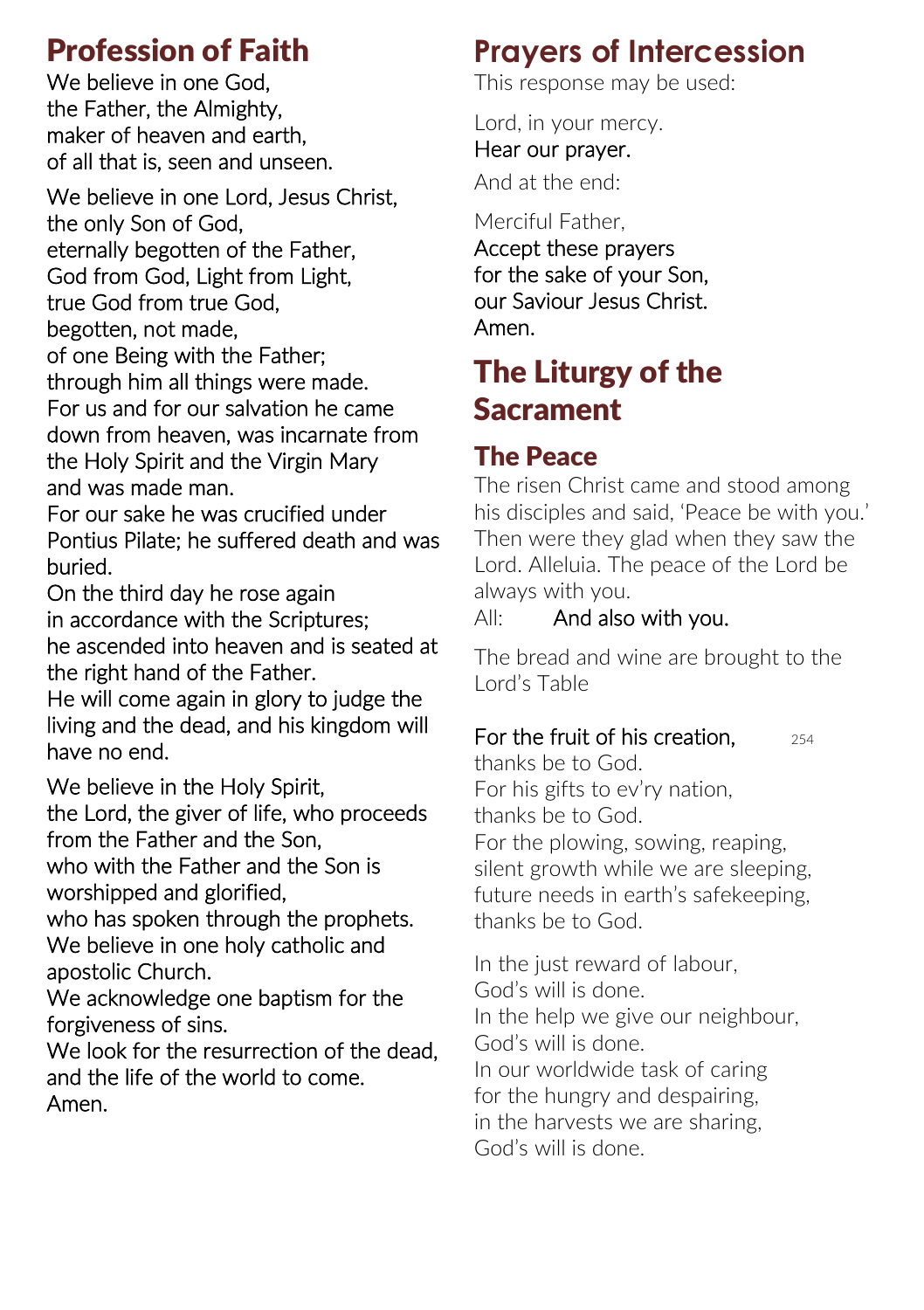For the harvests of the Spirit, thanks be to God. For the good we all inherit, thanks be to God. For the wonders that astound us, for the truths that still confound us, most of all, that love has found us thanks be to God.

F Pratt Green

### **The Eucharistic Prayer**

The Lord be with you.

All: And also with you. Lift up your hearts.

- All: We lift them to the Lord. Let us give thanks to the Lord our God
- All: It is right to give thanks and praise.

It is indeed right, our duty and our joy, always and everywhere to give you thanks, almighty and eternal Father, and in these days of Easter to celebrate with joyful hearts the memory of your wonderful works. For by the mystery of his passion Jesus Christ, your risen Son, has conquered the powers of death and hell and restored in men and women the image of your glory. He has placed them once more in paradise and opened to them the gate of life eternal. And so, in the joy of this Passover, earth and heaven resound with gladness, while angels and archangels and the powers of all creation sing for ever the hymn of your glory.

#### Holy, holy, holy Lord, God of power and might, heaven and earth are full of your glory. Hosanna in the highest. Blessed is he who comes in the name of the Lord. Hosanna in the highest.

Accept our praises, heavenly Father, through your Son our Saviour Jesus Christ, and as we follow his example and obey his command, grant that by the

power of your Holy Spirit these gifts of bread and wine may be to us his body and his blood; who, in the same night that he was betrayed, took bread and gave you thanks; he broke it and gave it to his disciples, saying: Take, eat; this is my body which is given for you; do this in remembrance of me. In the same way, after supper he took the cup and gave you thanks; he gave it to them, saying: Drink this, all of you; this is my blood of the new covenant, which is shed for you and for many for the forgiveness of sins. Do this, as often as you drink it, in remembrance of me.

Therefore, heavenly Father, we remember his offering of himself made once for all upon the cross; we proclaim his mighty resurrection and glorious ascension; we look for the coming of your kingdom, and with this bread and this cup we make the memorial of Christ your Son our Lord.

Praise to you, Lord Jesus.

#### All: Dying you destroyed our death, rising you restored our life: Lord Jesus, come in glory.

Accept through him, our great high priest, this our sacrifice of thanks and praise, and as we eat and drink these holy gifts in the presence of your divine majesty, renew us by your Spirit, inspire us with your love and unite us in the body of your Son, Jesus Christ our Lord.

Through him, and with him, and in him, in the unity of the Holy Spirit, with all who stand before you in earth and heaven, we worship you, Father almighty, in songs of everlasting praise:

#### All: Blessing and honour and glory and power be yours for ever and ever. Amen.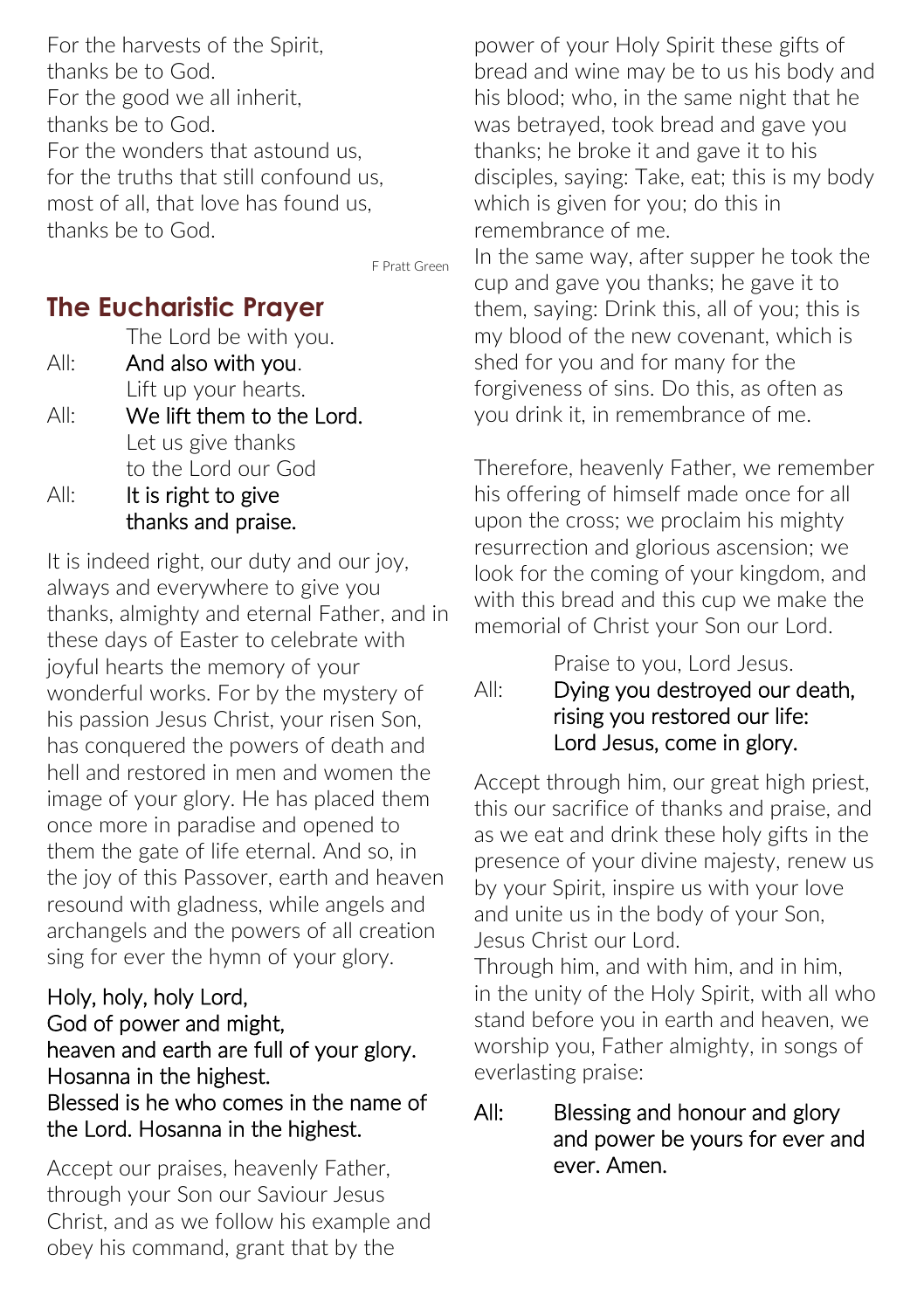## The Lord's Prayer

Let us pray with confidence as our Saviour has taught us.

Our Father, who art in heaven, hallowed be thy name; thy kingdom come; thy will be done; on earth as it is in heaven. Give us this day our daily bread. And forgive us our trespasses, as we forgive those who trespass against us. And lead us not into temptation; but deliver us from evil. For thine is the kingdom, the power and the glory, for ever and ever. Amen.

### The Breaking of Bread

We break this bread to share in the body of Christ.

All: Though we are many, we are one body, because we all share in one bread.

## Agnus Dei

Lamb of God, you take away the sin of the world, have mercy on us. Lamb of God, you take away the sin of the world, have mercy on us. Lamb of God, you take away the sin of the world, grant us peace.

### **The Giving of Communion**

Draw near with faith. Receive the body of our Lord Jesus Christ which he gave for you, and his blood which he shed for you. Eat and drink in remembrance that he died for you, and feed on him in your hearts by faith with thanksgiving.

### **Prayer after Communion**

Almighty God, we thank you for feeding us with the body and blood of your Son Jesus Christ. Through him we offer you our souls and bodies to be a living sacrifice. Send us out in the power of your Spirit to live and work to your praise and glory. Amen.

## Blessing

God the Father, by whose glory Christ was raised from the dead, strengthen you to walk with him in his risen life; and the blessing of God almighty, the Father, the Son, and the Holy Spirit, be among you and remain with you always.

All: Amen

### **Dismissal**

Go in the peace of Christ.

All: Thanks be to God.

For the beauty of the earth  $253$ 

for the beauty of the skies, for the love which from our birth over and around us lies,

*Lord of all, to thee we raise this our sacrifice of praise.*

For the beauty of each hour of the day and of the night, hill and vale and tree and flower, sun and moon and stars of light:

For the joy of human love, brother, sister, parent, child, friends on earth, and friends above, pleasures pure and undefiled:

For each perfect gift of thine, to our race so freely given, graces human and divine, flowers of earth and buds of heaven:

For thy church which evermore lifteth holy hands above, offering up on every shore her pure sacrifice of love,

FS Pierpoint CCLI: 576181 Common Worship: Services and Prayers for the Church of England (2000) material from which is included in this service is copyright © the Archbishops' Council of the Church of England 2000

## **Readings for next Sunday**

29<sup>th</sup> May - Sunday after Ascension Acts 16.16-34 Psalm 97 Revelation 22.12-21 John 8:21-30